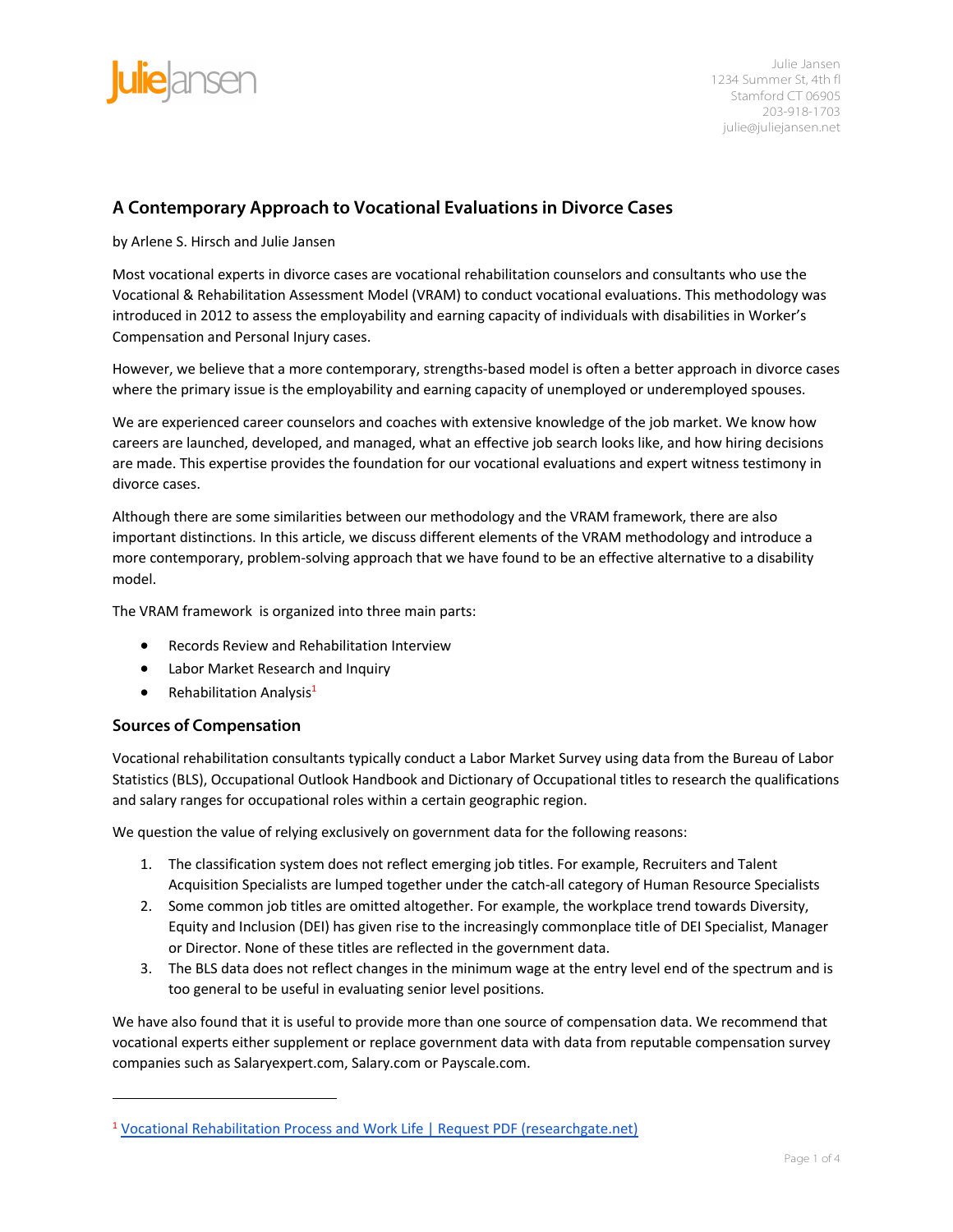

### **Labor Market Research**

Many vocational rehabilitation experts conduct labor market research by identifying open positions and then contacting the companies that have listed those positions to ask whether they would consider hiring the person being evaluated.

We see several problems with this approach:

- The evaluator's choice of positions is subjective and seemingly random.
- The presentation of the facts is incomplete.
- This approach fundamentally misunderstands how hiring decisions are made and how people actually find jobs.

A job search is a self-marketing campaign that relies heavily on a candidate's ability to network and build rapport with hiring managers and gatekeepers and "sell themselves" for the position.

The evaluator is not a recruiter therefore it is not the evaluator's job to persuade the hiring manager to interview the potential candidate. We do not believe that it is possible for a hiring manager to evaluate a job prospect based on the limited and arguably skewed information that the evaluator is able to provide.

We prefer to identify the range and number of job opportunities posted on various websites and present examples of specific actual positions that are representative of the kinds of opportunities that are available.

### **Gap Analysis**

We often conduct a gap analysis to determine what the individual can do to facilitate their re-entry into the job market and/or improve their marketability. Our final opinion often includes an immediate, mid-term, and longterm assessment of the person's employment options. This can include taking classes, getting certifications, finding an entry level or more junior position initially, applying to a company's career re-entry program, etc.

Case example: A 50-year-old man with a Master's degree in Computer Science and prior experience in software engineering had dropped out of the workforce to pursue his hobbies and help raise the couple's daughter. After his wife filed for divorce, both parties hired their own experts to determine his employment options and earning capacity.

The vocational rehabilitation consultant's labor market survey involved calling employers to ask whether they would consider hiring someone who had not worked in programming for the last ten years and who was not familiar with newer programming languages.

Not surprisingly, the employers told the evaluator that they didn't have a need for a candidate with those outdated programming languages. The evaluator then concluded that the man was not marketable as a software engineer or computer programmer.

We call this approach "inviting the 'no'." By focusing on positions that require current programming experience, the evaluator made it easy for the potential employer to say 'no' to a candidate they had never met and whose resume they had never reviewed.

For career experts, the gap between a potential candidate's current skills and experience and what employers are looking for is the beginning of the conversation about a person's employability rather than the conclusion.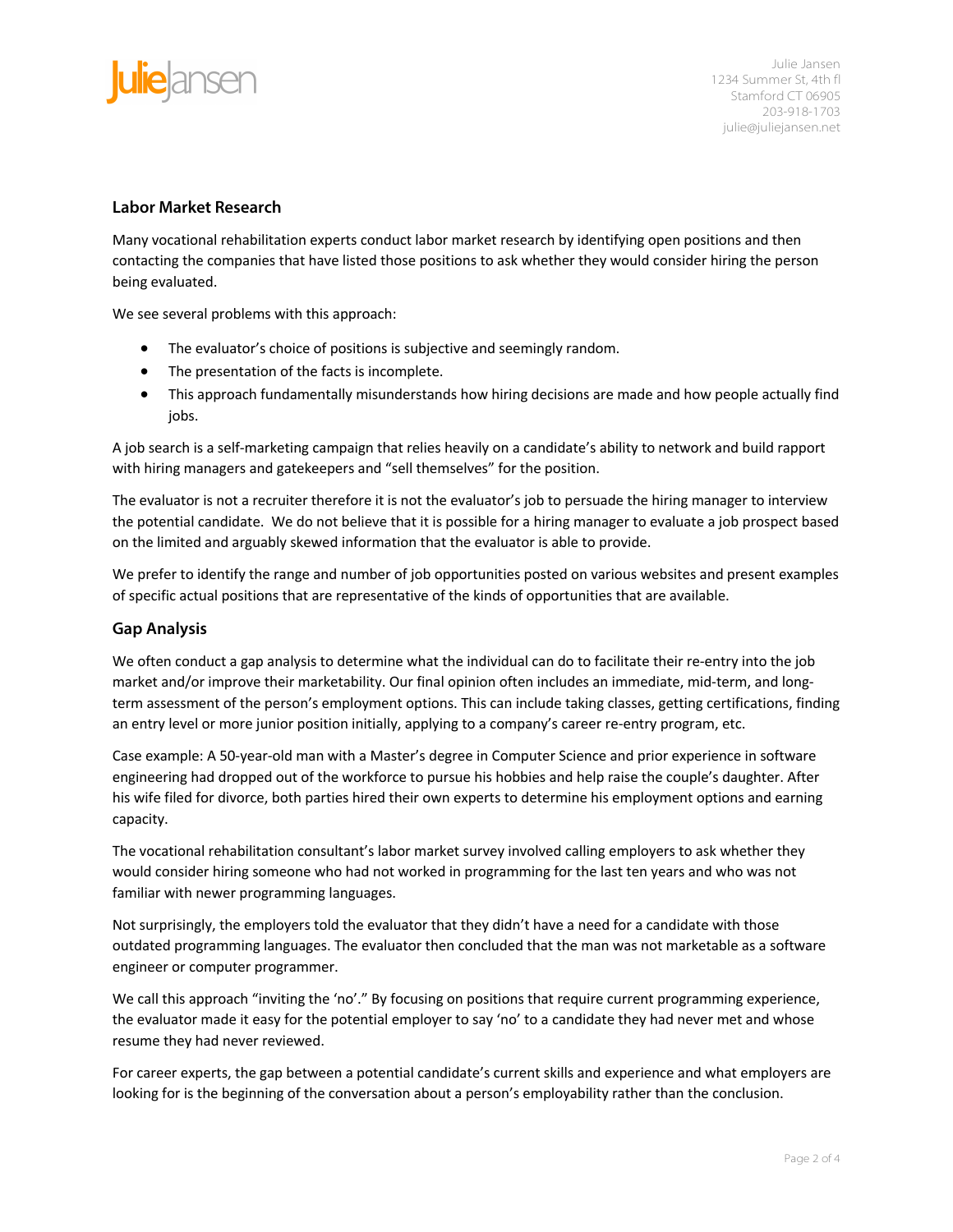

In this case, the career expert was able to chart out a course of action that would allow this man to learn current programming languages and gain coding experience in a reasonable amount of time in order to facilitate his reentry into the job market.

## **Accommodating Special Needs**

Some of the spouses that we evaluate do have medical conditions or disabilities that need to be taken into consideration when evaluating their employment options.

A career consultant who was evaluating a physical therapist with carpal tunnel syndrome was able to determine that there were physical therapy positions in home health and telehealth that he could do without further injuring his hands.

The career expert then reviewed job postings to identify open positions for physical therapists in home health and telehealth and provided several examples of representative job openings along with more concrete and specific information about salary ranges.

### **Job Search Evaluation**

Because most career experts have extensive experience with job search coaching, we recognize that the successful outcome of any job search often depends on the individual's job search strategy and skills. So, we feel it is extremely important to review and evaluate resumes, LinkedIn profiles, interviewing skills, job search strategy etc.

After unsuccessfully applying to more than 500 jobs using Internet job sites, a senior level executive concluded that he would not be able to find a job at his previous salary. However, when the career expert reviewed his job diary, she immediately noticed that he was applying for jobs for which he was vastly overqualified using job sites that were intended for lower-level employees.

She recommended that he work with a job coach to implement a targeted two-pronged job search strategy that emphasized networking with former colleagues and connecting with executive recruiters since these have proven to be the most effective job search strategies for senior level executives.

### **Our Methodology**

- Review relevant documents and conduct Vocational Interview
- Labor Market Survey
	- o Conduct general labor market research to identify relevant trends
	- o Identify relevant job titles, qualifications, and salary ranges
	- o Compare salary data to actual job postings and identify representative positions
- Gap Analysis
	- o Determine what additional training, education, experience, or certifications are needed to reenter the job market or improve marketability.
	- o Research and recommend resources
- Evaluate Job Search Strategy
- Analyze short-term, mid-term and long-term options and projected salary ranges including transferable skills as well as the need for additional training, experience, etc.